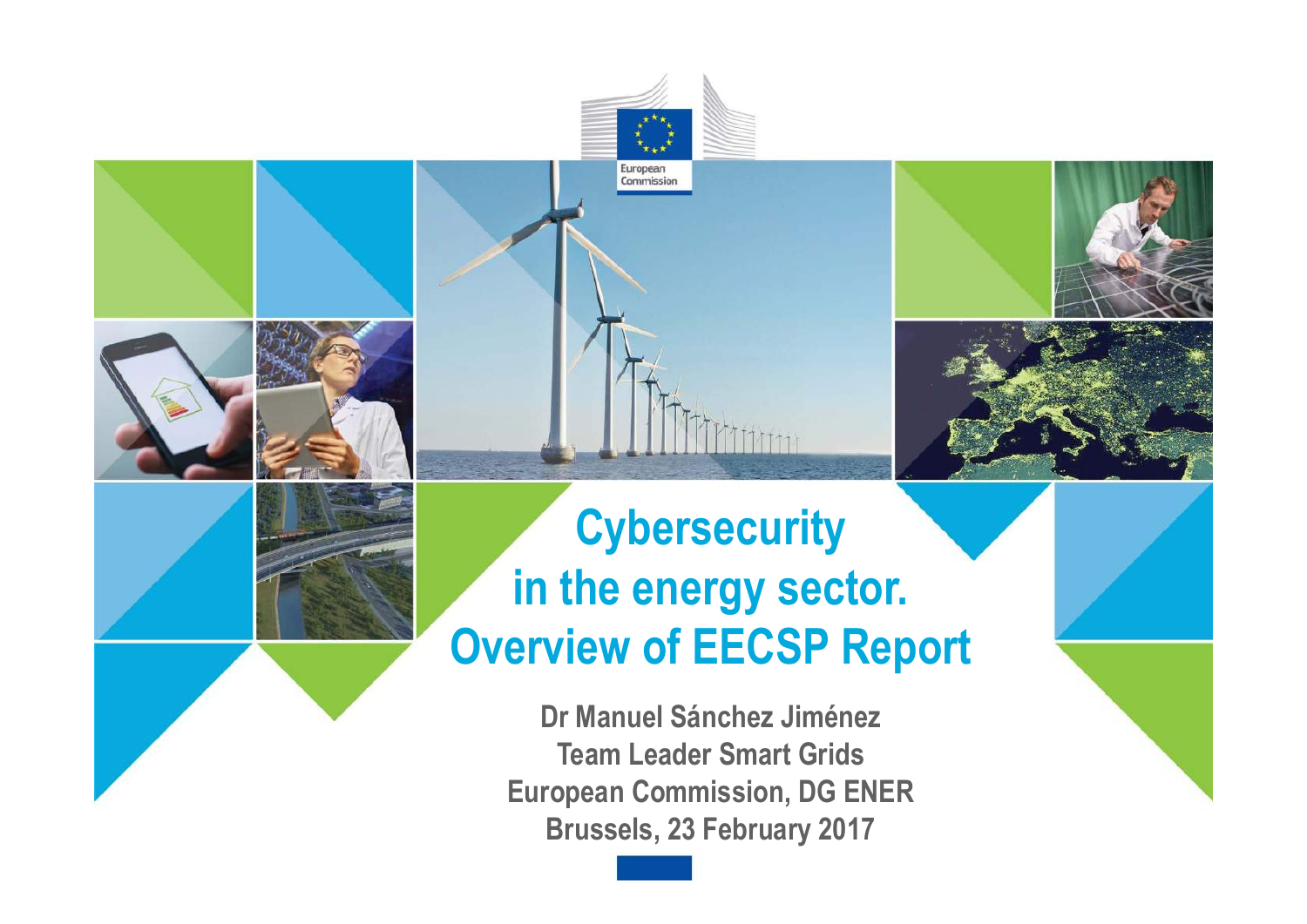**What is the role of the Cyber security in the energy sector**



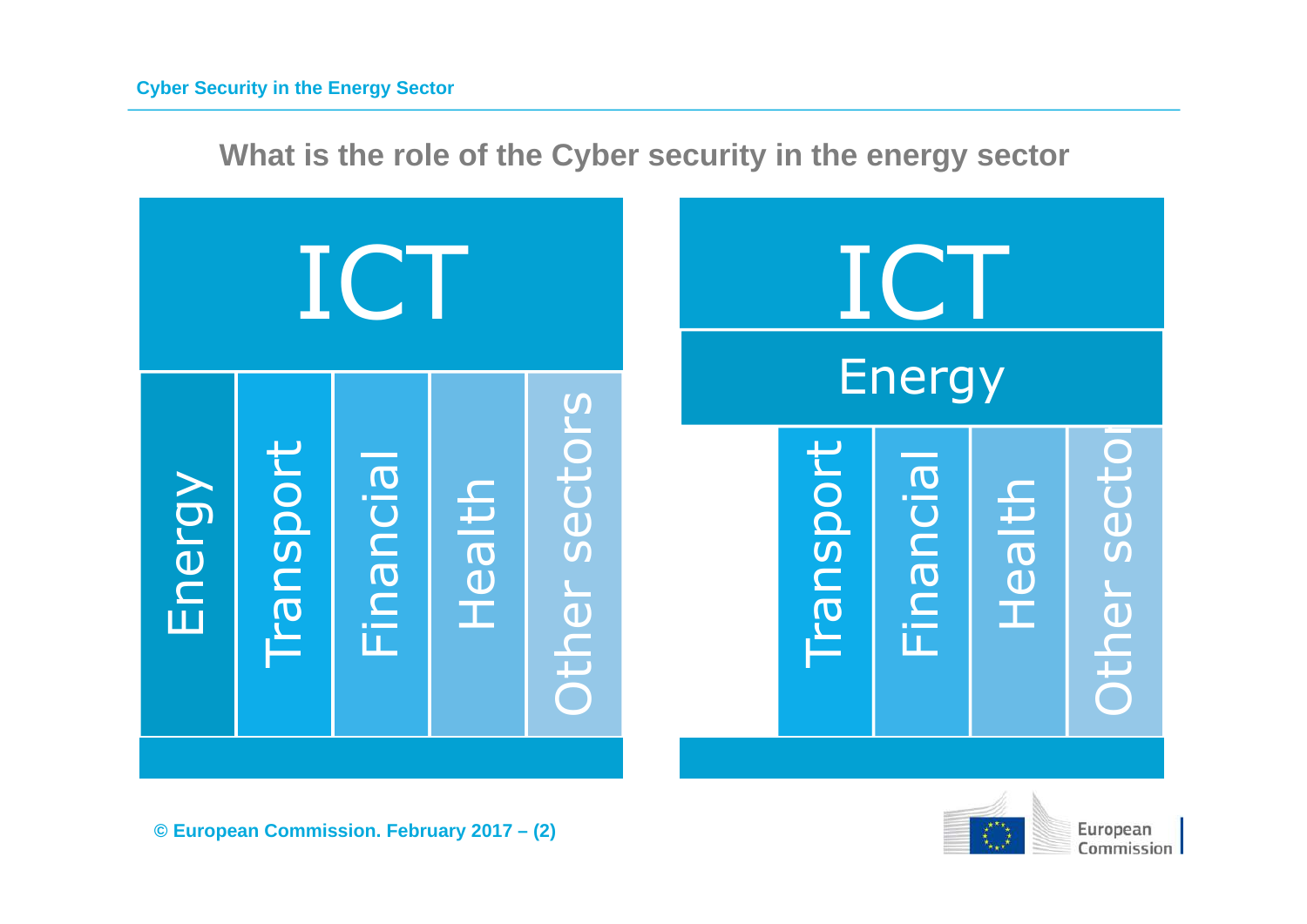**EU Cyber Security road map and specific energy activities at EU level**

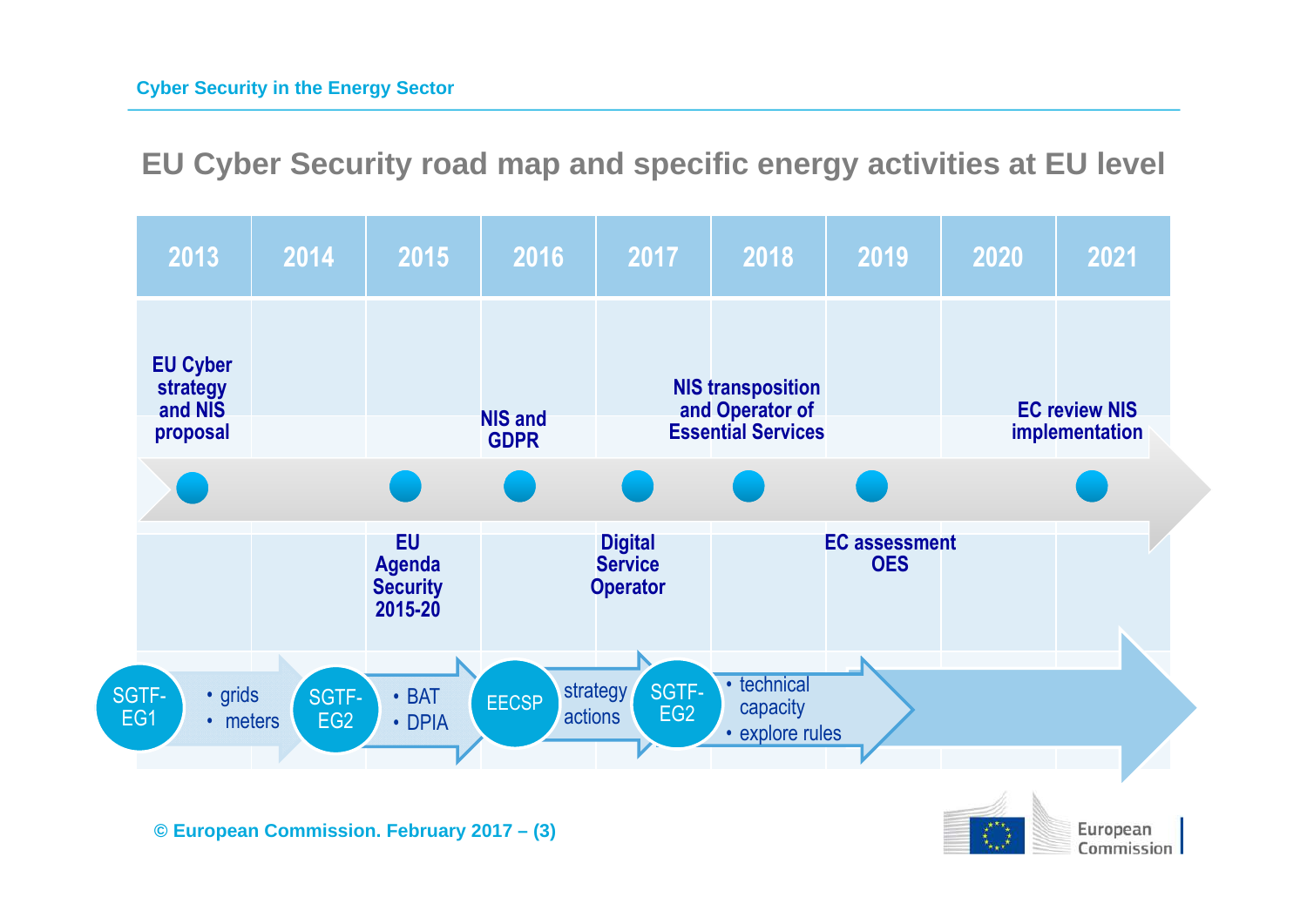## **Overview of the work of the Energy Expert Cyber Security Platform (EECSP)-Expert Group**



**© European Commission. February 2017 – (4)**

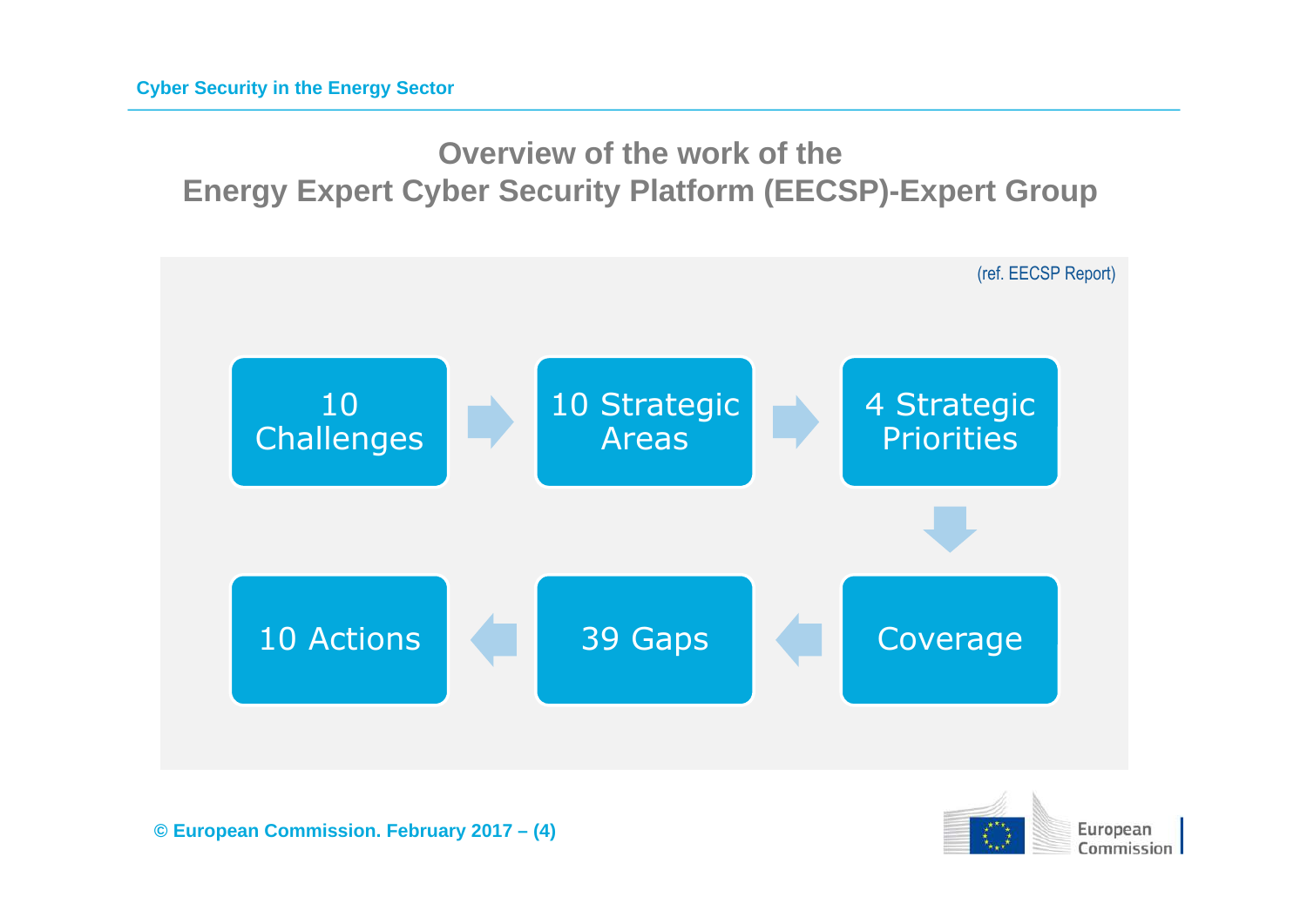#### **Cyber Security in the Energy Sector**

|                                            | 10 cyber security challenges in the energy sector<br>(ref. EECSP Report)                                           | <b>Electricity</b> | Oil          | <b>Gas</b>   | <b>Nuclear</b>          |
|--------------------------------------------|--------------------------------------------------------------------------------------------------------------------|--------------------|--------------|--------------|-------------------------|
| 1                                          | Grid stability in a cross-border interconnected energy<br>network.                                                 | $\overline{X}$     |              | $\mathsf{X}$ | $\mathsf{X}$            |
| 2 <sup>1</sup>                             | Protection concepts reflecting current threats and risks.                                                          | $\mathsf{X}$       | $\mathsf{X}$ | $\mathsf{X}$ | $\mathsf{X}$            |
| 3 <sup>1</sup>                             | Handling of cyber-attacks within the EU.                                                                           | $\mathsf{X}$       | $\mathsf{X}$ | $\mathsf{X}$ | $\mathsf{X}$            |
| $\overline{\mathbf{4}}$                    | Effects by cyber-attacks not fully considered in the<br>design rules of an existing power grid or nuclear facility | $\mathsf{X}$       |              |              | $\overline{\mathsf{X}}$ |
| $5\overline{)}$                            | Introduction of new highly interconnected technologies<br>and services.                                            | $\mathsf{X}$       |              | $\mathsf{X}$ |                         |
| 6 <sup>1</sup>                             | Outsourcing of infrastructures and services.                                                                       | $\mathsf{X}$       |              | $\mathsf{X}$ | $\mathsf{X}$            |
| $\overline{7}$                             | Integrity of components used in energy systems.                                                                    | $\mathsf{X}$       |              | $\mathsf{X}$ | $\mathsf{X}$            |
| 8                                          | Increased interdependency among market players.                                                                    | $\mathsf{X}$       |              |              |                         |
| 9 <sup>°</sup>                             | Availability of resources and their competences.                                                                   | $\mathsf{X}$       | $\mathsf{X}$ | $\mathsf{X}$ | $\mathsf{X}$            |
| 10                                         | Constraints imposed by cyber security measures in<br>contrast to real-time/availability requirements.              | $\mathsf{X}$       |              | $\mathsf{X}$ | $\overline{\mathsf{X}}$ |
| © European Commission. February 2017 - (5) |                                                                                                                    |                    |              |              | uropean<br>Commission   |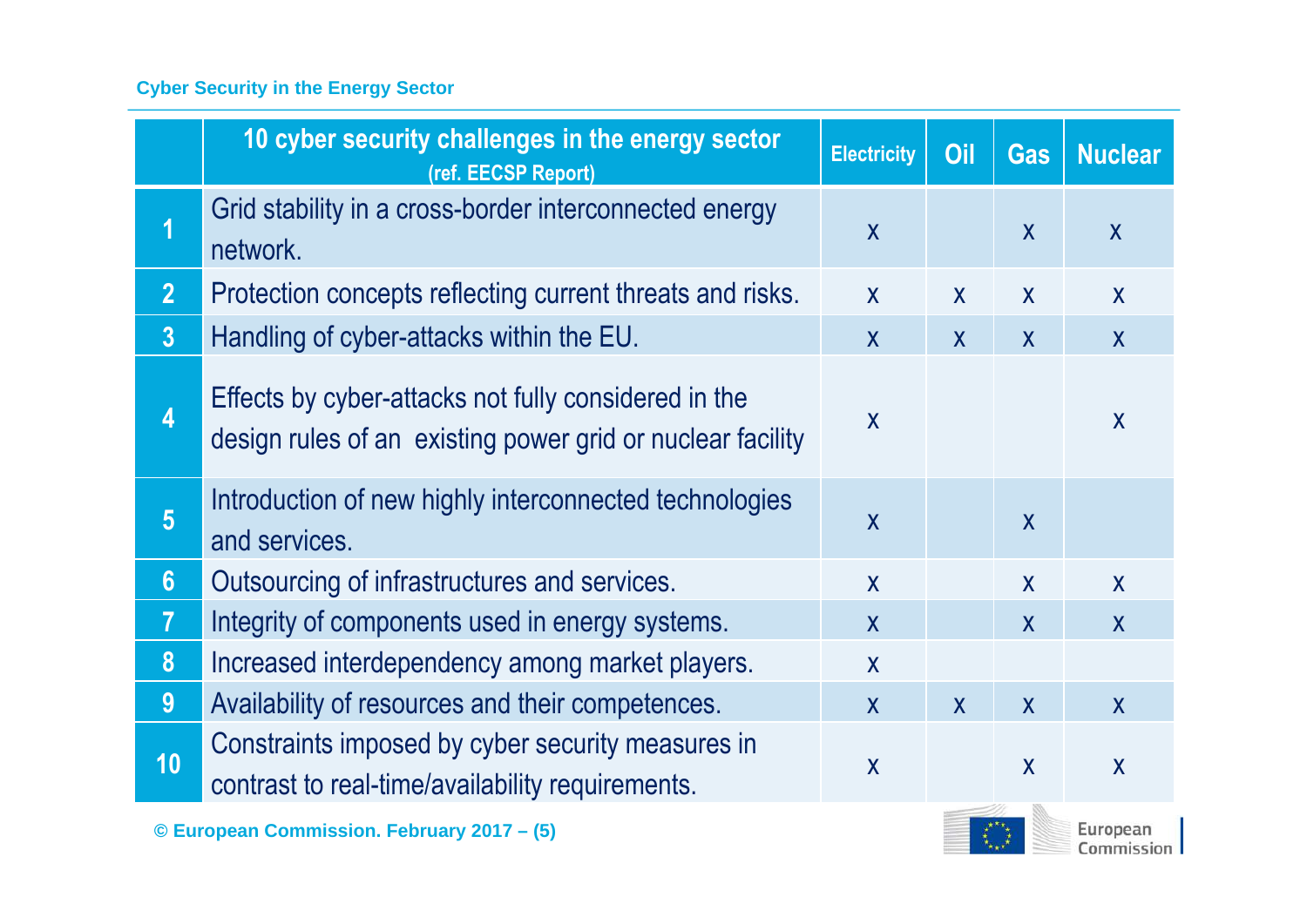|                         | <b>Identified Strategic Areas - Needs</b><br>(ref. EECSP Report) |
|-------------------------|------------------------------------------------------------------|
| 1                       | European threat and risk landscape and treatment                 |
| $\overline{2}$          | Identification of provider of essential services                 |
| 3                       | <b>Cyber response framework</b>                                  |
| $\overline{\mathbf{4}}$ | <b>Crisis management</b>                                         |
| 5 <sup>5</sup>          | European cyber security maturity framework                       |
| $6\phantom{1}$          | Supply chain integrity framework for components                  |
| 7                       | Capacity & competence build-up                                   |
| 8                       | Best practice and information exchange                           |
| 9                       | <b>Forster international collaboration</b>                       |
| 10                      | Awareness campaign from top level EU institutions                |

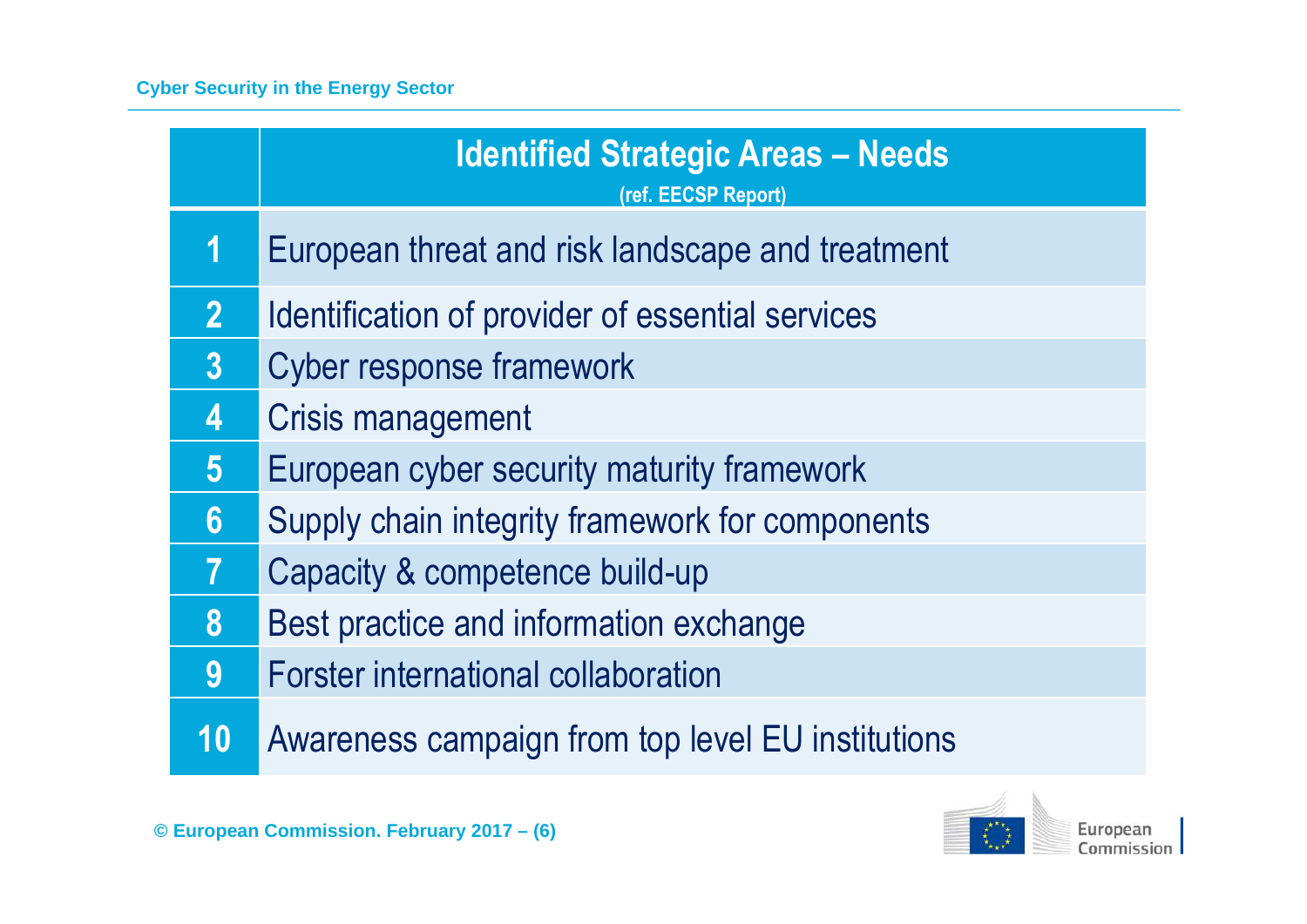#### **Cyber Security in the Energy Sector**

| <b>Present coverage</b>       |                                                                                                             |
|-------------------------------|-------------------------------------------------------------------------------------------------------------|
| <b>Strategy papers</b>        | • EU Cyber Security Strategy<br>• Digital Single Market Strategy<br>• 50 national cyber security strategies |
| <b>Legislation with focus</b> | • Network and Information Security (NIS) Directive                                                          |
| on cyber security for         | • European Programme for Critical Infrastructure                                                            |
| critical infrastructure       | <b>Protection (EPCIP) Directive</b>                                                                         |
| providers                     | • Contractual Public-Private Partnership                                                                    |
| <b>Legislation with focus</b> | • Security of Supply (SoS) Directive                                                                        |
| on security of supply         | • Security of Gas Supply Regulation                                                                         |
| <b>Legislation with focus</b> | • General Data Protection Regulation (GDPR)                                                                 |
| on data protection and        | • Data Protection Impact Assessment (DPIA)                                                                  |
| privacy                       | <b>Template</b>                                                                                             |

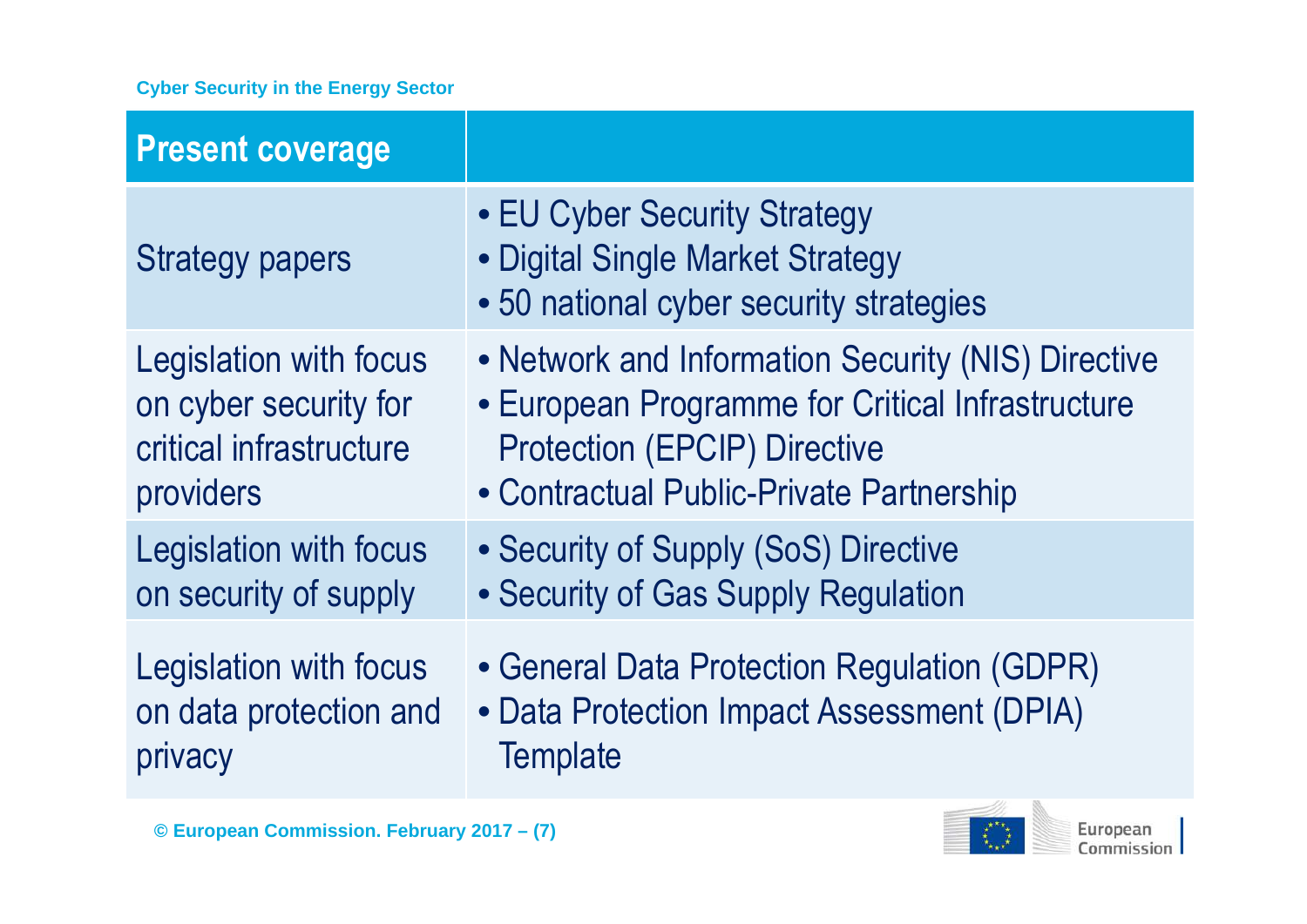### **Cyber Security in the Energy Sector**

(ref. EECSP Report)

| <b>Strategic Priorities</b>                                   |                                                   | <b>Strategic Areas</b>                               | <b>Areas of Actions</b>                                                                                                                                                              |  |  |  |  |
|---------------------------------------------------------------|---------------------------------------------------|------------------------------------------------------|--------------------------------------------------------------------------------------------------------------------------------------------------------------------------------------|--|--|--|--|
|                                                               | Set-up an effective                               | European threat and risk landscape and<br>treatment  | 1. Identification of provider of essential services<br>for the energy sector at EU level.<br>2. Risk analysis and treatment.<br>3. Framework of rules for a regional<br>cooperation. |  |  |  |  |
|                                                               | threat and risk<br>management<br>system           | Identification of provider of essential services     |                                                                                                                                                                                      |  |  |  |  |
|                                                               |                                                   | Best practice and information exchange               |                                                                                                                                                                                      |  |  |  |  |
|                                                               |                                                   | Forster international collaboration                  | 4. EU framework for vulnerabilities disclosure<br>for the energy sector.                                                                                                             |  |  |  |  |
| Ш                                                             | Set-up an effective<br>cyber defence<br>framework | Cyber response framework                             | 5. Define and implement cyber response                                                                                                                                               |  |  |  |  |
|                                                               |                                                   | Crisis management                                    | framework and coordination.<br>6. Implement and strengthen the regional<br>cooperation for emergency handling                                                                        |  |  |  |  |
| III                                                           | Continuously<br>improve cyber<br>resilience       | European cyber security maturity framework           |                                                                                                                                                                                      |  |  |  |  |
|                                                               |                                                   | Supply chain integrity framework for<br>components   | 7. Establish a European cyber security maturity<br>framework for energy.<br>8. Establish a cPPP for supply chain integrity<br>9. Foster European and international                   |  |  |  |  |
|                                                               |                                                   | Best practice and information exchange               |                                                                                                                                                                                      |  |  |  |  |
|                                                               |                                                   | Awareness campaign from top level EU<br>institutions | collaboration                                                                                                                                                                        |  |  |  |  |
| IV                                                            | Build-up the                                      |                                                      |                                                                                                                                                                                      |  |  |  |  |
|                                                               | required capacity                                 | Capacity & competence build-up                       | 10. Capacity and competence build-up.                                                                                                                                                |  |  |  |  |
| and competences<br>© European Commission. February 2017 - (8) |                                                   |                                                      |                                                                                                                                                                                      |  |  |  |  |
| Commission                                                    |                                                   |                                                      |                                                                                                                                                                                      |  |  |  |  |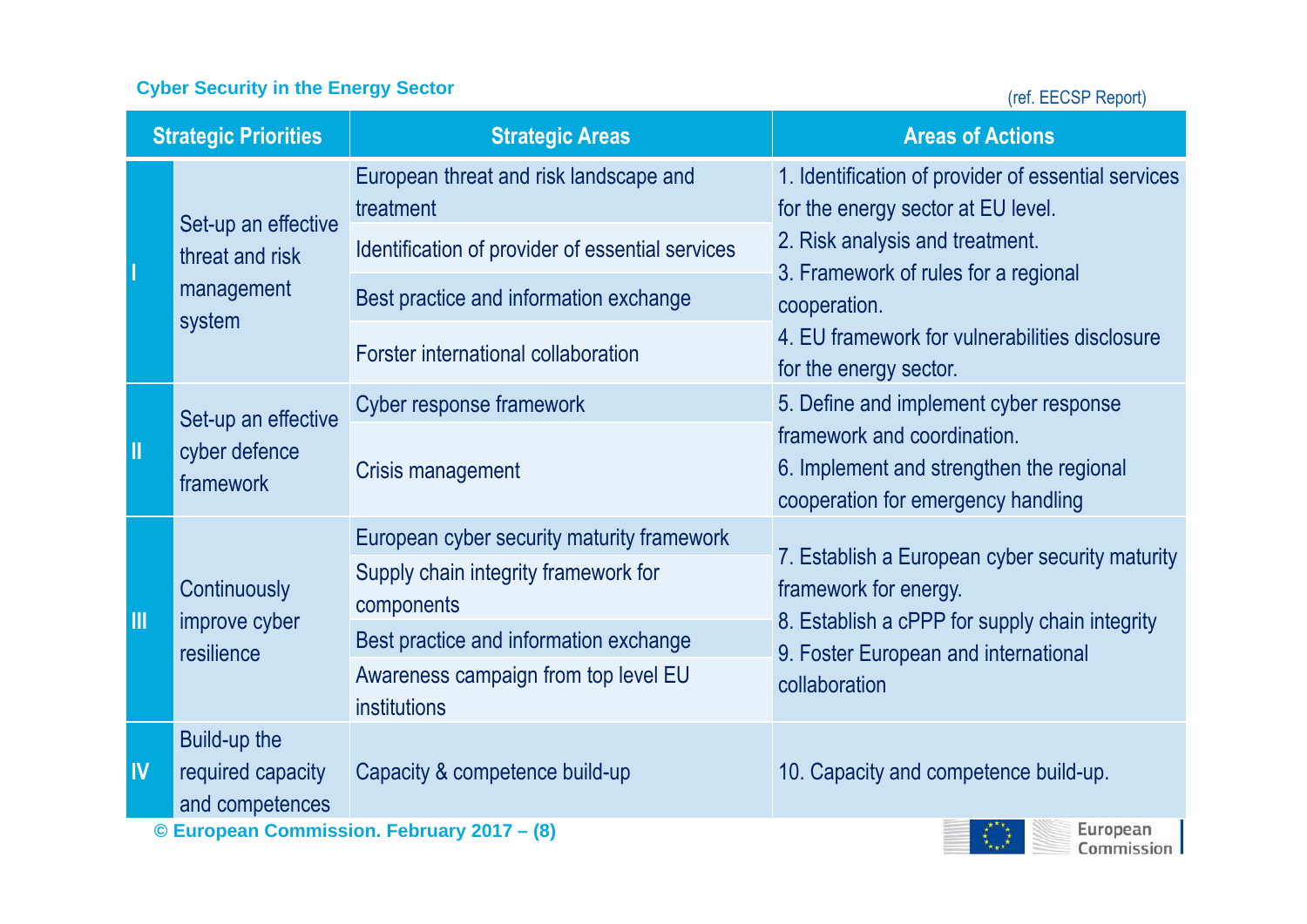

Publications Office - eTendering: Calls for tenders from the European institutions

**Dear eTendering user** 

The following events occurred between 27/01/2017 22:00 and 07/02/2017 22:00

## Call for Tenders "ENER/B3/2017-465" (id: 2120)

Feb 7, 2017 4:00:11 AM

• The Call for Tenders has been updated.

Call for Tenders: ENER/B3/2017-465 - Study on the evaluation of risks of cyber incidents and on costs of preventing cyber incidents in the energy sector.

This message has been sent by the eTendering application. Do not use the 'Reply' function nor use this sender e-mail address. Please contact us using the contact link provided on the eTendering website.